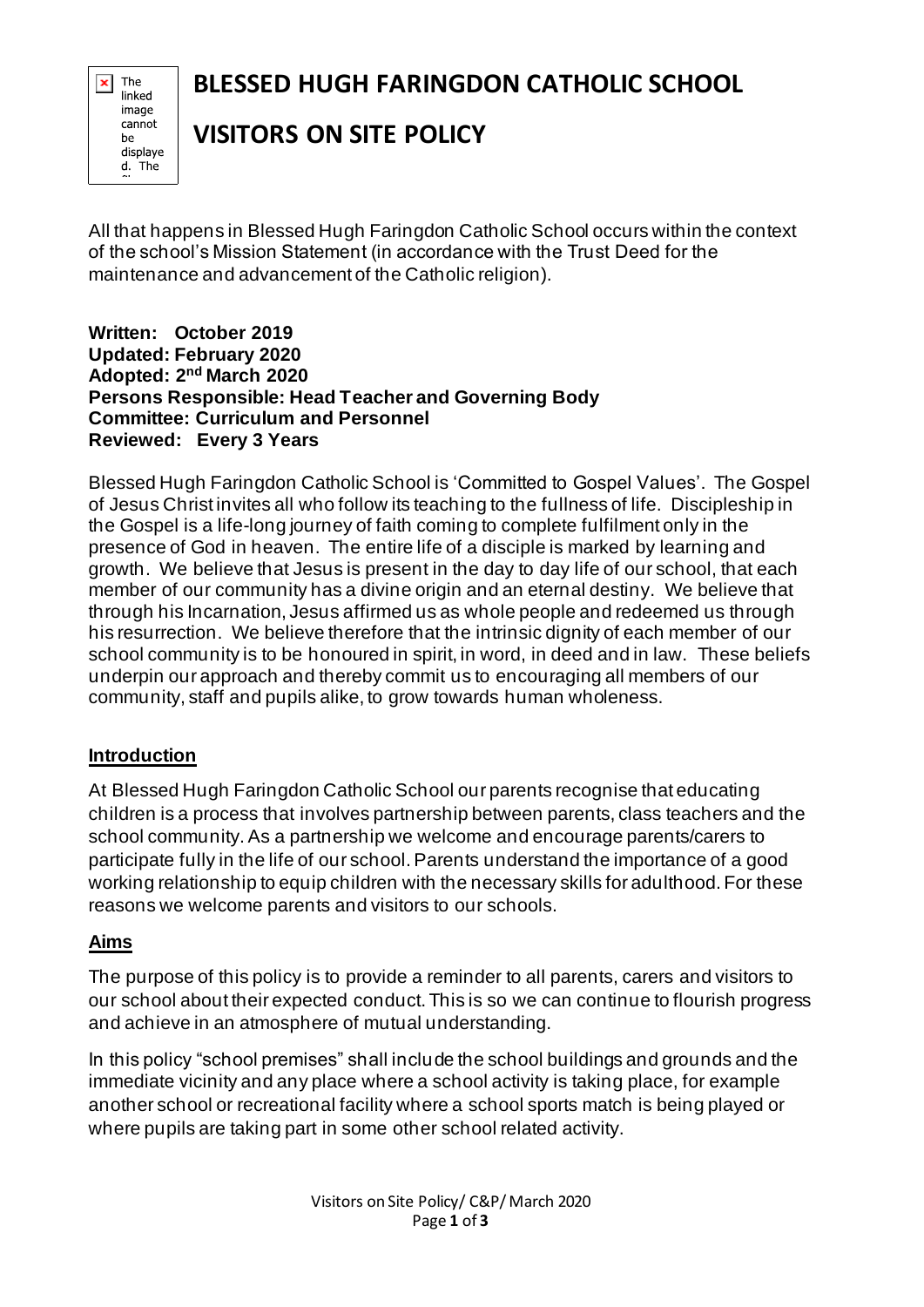As well as following the guidance set out in our Home-School Agreement, we expect parents, carers and visitors to:

- Respect the caring ethos of our school
- Understand that both teachers and parents need to work together for the benefit of their children.
- Demonstrate that all members of the school community should be treated with respect and therefore set a good example in their own speech and behaviour.
- Talk politely and respectfully towards each other at all times.
- Seek to clarify a child's version of events with the school's view in order to bring about a peaceful solution to any issue.
- Approach the school to help resolve any issues of concern.
- Avoid using staff as threats to admonish children's behaviour.
- Use the correct school entrances for parents and visitors

In order to support a peaceful and safe school environment the school cannot tolerate parents, carers and visitors exhibiting the following:

- Disruptive behaviour which interferes or threatens to interfere with the operation of a classroom, an employee's office, office area or any other area of the school grounds including team matches.
- Making impolite and disrespectful comments
- Using loud/or offensive language, swearing, cursing, using profane language or displaying temper.
- Threatening to do actual bodily harm to a member of school staff, Governor, visitor, fellow parent/carer or pupil regardless of whether or not the behaviour constitutes a criminal offence.
- Damaging or destroying school property.
- Complaining about a particular member of staff not being available where no appointment has been made.
- Abusive or threatening e-mails or text/voicemail/phone messages or other written communication
- The use of physical aggression towards another adult or child. This includes physical punishment against your own child on school premises.
- Approaching someone else's child in order to discuss or chastise them because of the actions of this child towards their own child. (Such an approach to a child may be seen to be an assault on that child and may have legal consequences).
- Smoking and consumption of alcohol or other drugs whilst on school property.
- Making an audio or video recording of any activity in school (including a meeting) without written permission from the school. The purpose of this is to protect the privacy and personal data or pupils, staff and other parents and visitors to the school.
- The use of any video or audio conferencing applications is forbidden in any meeting with school staff, which for the avoidance of doubt includes parent